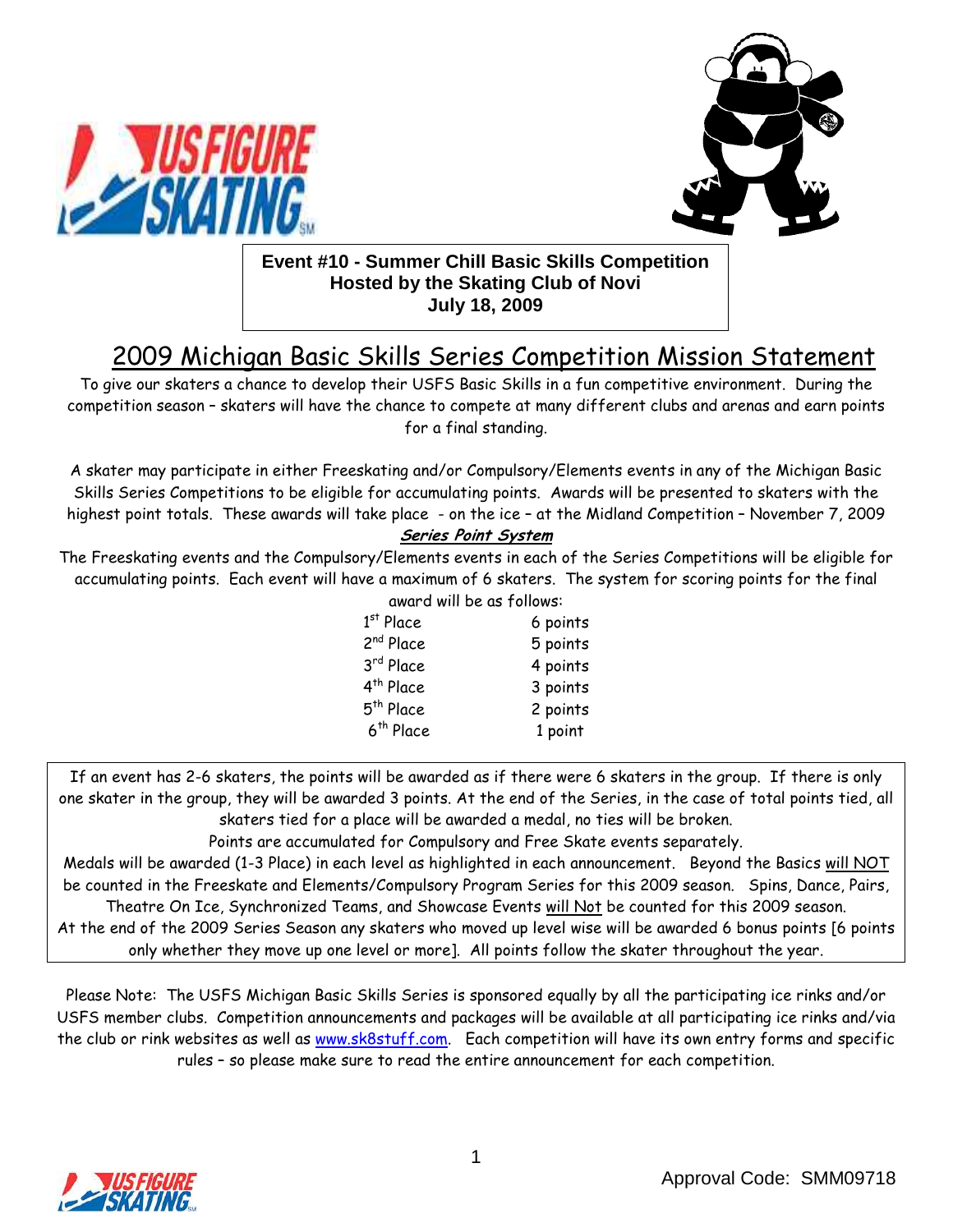## **3 rd Annual USFS Michigan Basic Skills Series – Hosted by the following:**

| Event #1 - Lansing Basic Skills Competition   | Event #2 - Skate the Zoo                     | Event #3 - Onyx-Suburban Basic Skills      |
|-----------------------------------------------|----------------------------------------------|--------------------------------------------|
| March 14, 2009                                | March 21, 2009                               | Challenge - April 4, 2009                  |
| Deadline for Entries - February 14, 2009      | Deadline for Entries - February 21, 2009     | Deadline for Entries - March 4, 2009       |
| Suburban Ice - East Lansing                   | <b>Twin Star Ice Arena</b>                   | Suburban Ice - Macomb                      |
| 2810 Hannah Blvd                              | 5076 Sports Drive                            | 54755 Broughton Road                       |
| East Lansing, Michigan 48823                  | Kalamazoo MI 49009                           | Macomb, MI 48042                           |
| Contact: Meghan Carmody                       | Contact: Amy Bauer                           | Contact: Helene Wolf                       |
| Phone: 734-417-8967                           | Phone: 269-598-9184                          | Phone: 586-992-8600                        |
| lansingbasicskills@yahoo.com                  | Sk8amy@aol.com                               | HHwolf@comcast.net                         |
|                                               |                                              |                                            |
| Event #4 - Arctic Basic Skills Competition    | Event #5 - Mountain Town Classic             | Event #6 - Lake Effect Basic Skills Comp   |
| April 5, 2009                                 | April 18, 2009                               | May 9, 2009                                |
| Deadline for Entries - March 5, 2009          | Deadline for Entries - March 25, 2009        | Deadline for Entries - April 9, 2009       |
| Arctic Edge Ice Arena                         | The I.C.E. Arena                             | Georgetown Ice Arena                       |
| 46615 Michigan Avenue                         | 5165 East Remus Road                         | 8500 48 <sup>th</sup> Avenue               |
| Canton MI 48188                               | Mt. Pleasant MI 48858                        | Hudsonville MI 49426                       |
| Contact: Magan Flynn                          | Contact: Ginni Phillips                      | Contact: Katie Van Ark                     |
| Phone: 248-924-3035                           | Phone: 989-773-6188; Work 989-775-9148       | Phone: 616-662-4911                        |
| maganflynn@comcast.net                        | gphillips@delfield.com                       | katievanark@yahoo.com                      |
| Event #7-Jackson Optimist Basic Skills        | Event #8-Ann Arbor Skills & Showcase         | Event #9 - Summer Swizzle                  |
| May 31, 2009                                  | June 13,2009                                 | June 21, 2009                              |
| Deadline for Entries - April 30, 2009         | Deadline for Entries - May 13, 2009          | Deadline for Entries: May 20, 2009         |
| Optimist Ice Arena                            | Ann Arbor Ice Cube                           | Farmington Hills Ice Arena                 |
| 1300 West North Street                        | 2121 Oak Valley Drive                        | 35500 Eight Mile Road                      |
| Jackson MI 49202                              | Ann Arbor MI 48103                           | Farmington Hills MI 48335                  |
| Contact: Kayleah Crosby                       | Contact: C Kaufmann                          | Contact: Nora Helwig                       |
| Phone: 517-581-0014                           | Phone: 734-213-1600                          | Phone: 248-442-1446;                       |
| K crosby0428@yahoo.com                        | CKauf49@aol.com                              | nhelwig1@gmail.com                         |
| Event #10-Summer Chill Basic Skills Comp      | Event #11 - Muskegon Lakeshore Summer Freeze | Event #12 - SW MI Basic Skills Competition |
| July 18, 2009                                 | August 1, 2009                               | August 15, 2009                            |
| Deadline for Entries: June 18, 2009           | Deadline for Entries - July 1, 2009          | Deadline for Entries - July 15, 2009       |
| Novi Ice Arena                                | Lakeshore Sports Center                      | Wing Stadium Complex                       |
| 42400 Arena Drive                             | 4470 Airline Road                            | 3600 Vanrick Drive                         |
| Novi MI 48375                                 | Muskegon, MI 49444                           | Kalamazoo MI 49002                         |
|                                               |                                              |                                            |
|                                               | Contact: Prudence Fisk                       |                                            |
| Contact: Heather Bauer                        |                                              | Contact: Kelli Forden                      |
| Phone: 248-305-5328                           | Phone: 231-638-1818                          | Phone: 269-372-2168                        |
| bauerhe@northville.k12.mi.us                  | mlfscfish@hotmail.com                        | jkforden@att.net                           |
| Event #13-Tuxedo Invitational Basic Skills    | Event $#14$ – Skate the Mountain –           | Event #15 - Dearborn Basic Skills Comp -   |
| Comp - Sept 19, 2009                          | Sept 26,2009                                 | October 17, 2009                           |
| Deadline for Entries: August 19, 2009         | Deadline for Entries: August 26, 2009        | Deadline for Entries: Sept 17, 2009        |
| Bowling Green State University Ice Arena      | Ice Mountain Arena Complex                   | Dearborn Ice Skating Center                |
| 417 N. Mercer Road                            | 5371 Avalanche Drive                         | 14900 Ford Road                            |
| Bowling Green OH 43403                        | Burton MI 48509                              | Dearborn MI                                |
| Contact: Pat Rabb                             | Contact: Jacklinn Brayan                     | Contact: Stacy Holland                     |
| Phone: 419-354-4730                           | Cell: 810-513-1283; Work 810-744-0800        | Phone: 313-943-4098                        |
| Rabb1960@metalink.net                         | IMFSC@sbcglobal.net                          | SSHolland@comcast.net                      |
| Event #16 - Skate Midland                     |                                              |                                            |
| <b>November 7, 2009</b>                       |                                              |                                            |
| Deadline for Entries: October 7, 2009         |                                              |                                            |
| Midland Civic Arena                           |                                              | SERIES AWARDS CEREMONY                     |
| 405 Fast Ice Drive                            |                                              |                                            |
| Midland MI 48642                              |                                              | on the ice - at the Midland Competition    |
| Contact: Karen Boswell<br>Phone: 989-695-4832 |                                              |                                            |



drkaboswell@aol.com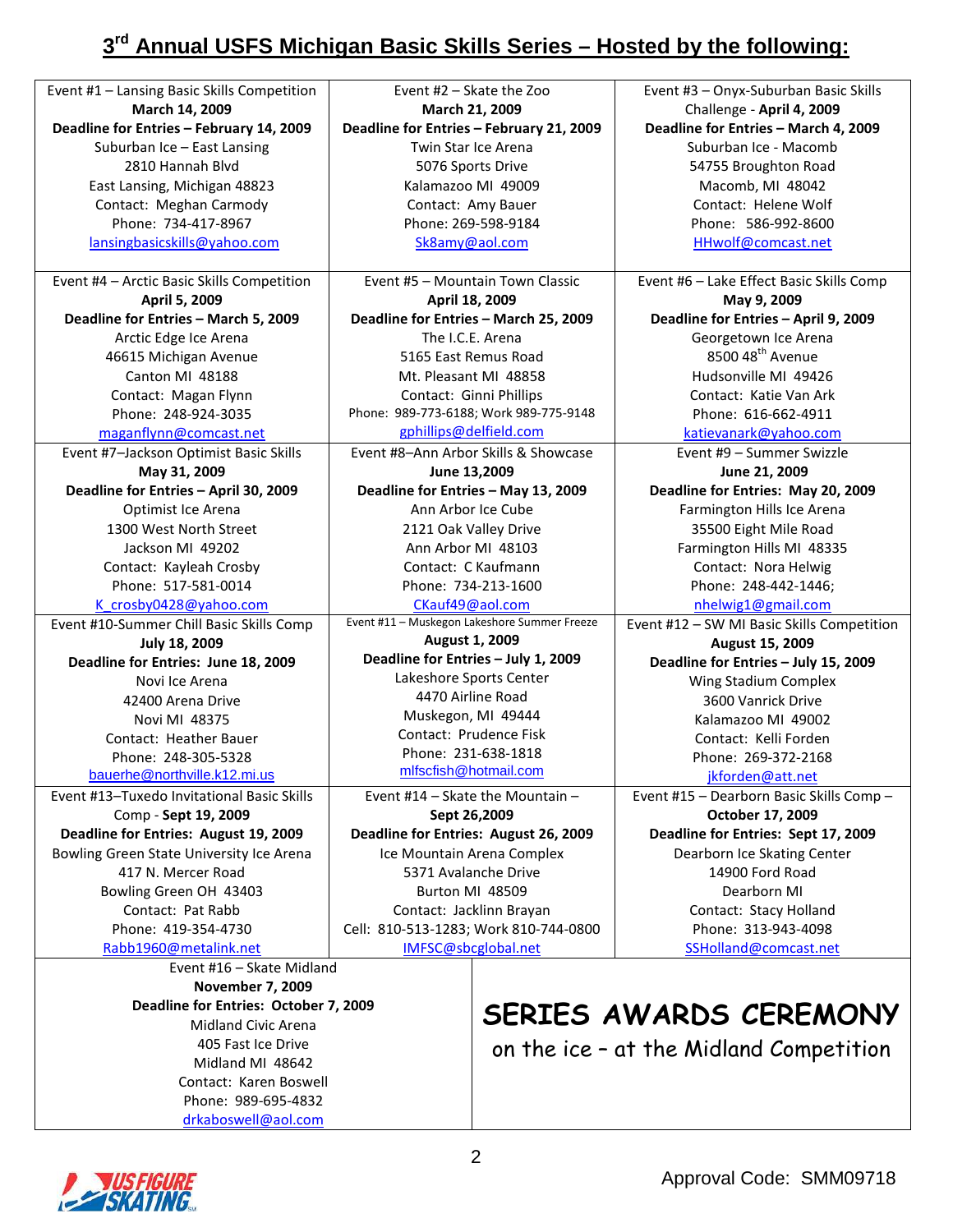

Summer Chill - Basic Skills Competition Skating Club of Novi Novi Ice Arena ♦ 42400 Arena Dr.♦Novi, MI 48375 248-347-1010

www.noviicearena.com

### **Event Date: Saturday, July 18, 2009 Entry Deadline: June 18, 2009**

The Summer Chill, sponsored by the Skating Club of Novi will be held at the Novi Ice Arena on Saturday, July 18, 2009. The ice surface meets NHL regulations. This is a United States Figure Skating approved Basic Skills Competition. The sanctions will be posted on the official competition bulletin board. Questions regarding this competition should be directed to Heather Bauer, bauerhe@northville.k12.mi.us or 248-420-0405. E-mail communications are preferred.

**Mission Statement** – The purpose of this competition is to promote a fun, introductory, competitive experience for the beginning skater.

**Eligibility** - The Competition is open to ALL skaters who are current eligible (ER.100) members of either the Basic Skills Program and/or are full members of US Figure Skating. To be eligible, skaters must have submitted a membership application or be a member in good standing. Members of other organizations are eligible to compete but must be registered with the host Basic Skills Program/Club or any other Basic Skills Program/Club. Eligibility will be based on skill level as of closing date of entries. All SNOWPLOW SAM and BASIC SKILLS SKATERS THROUGH BASIC 8 must skate at highest level passed and NO official US Figure Skating tests may have been passed including MIF or individual dances. For the Test Track and Well Balanced levels, eligibility will be based only upon highest free skate test level passed (moves in the field test level will not determine skater's competitive level). Skaters may skate at highest level passed OR one level higher BUT not both levels in the same event during the same competition

**Rules** – The competition will be conducted under the rules set forth by the US Figure Skating "Basic Skills Competition Manual" program.

**Entry Fees** – The first event is \$40.00 [Events not eligible for Series points will be \$50.00 for first event], and each additional event is \$20.00. All entries must be

postmarked no later than June 18, 2009. Late entries will be accepted at the discretion of the organizers, and are subject to a possible \$15.00 late fee. Entry fees are per person, U.S. dollars.

**Entry forms must be filled out legibly and completely**  and mailed with a check made payable to Skating Club of Novi and mailed to:

> Heather Bauer 25507 Sullivan Lane Novi, MI 48375

There will be a \$35.00 fee for returned checks.

**Awards** – **All competitors will receive a medal**. All events are final rounds. ALL awards will be made at appropriate times throughout the competition.

**Registration** – The registration table will be open 1 hour before the competition begins. Skaters will not be allowed to compete until they have registered. **Please register at least one hour before your competition time**.

**Schedule of Events** – Schedule will be posted on the Internet at the Figure Skater's Website, www.sk8stuff.com.

**Music** – The music for all free skating programs with music supplied by skater should be provided on CD. The CD is to be turned in at registration. Competitors must have a spare CD at rink side to be used in case of technical difficulties.

**Practice Ice** – Practice Ice will be available in 20-minute sessions. Details will be provided in a mailing prior to the competition date. Sign-in and pay \$8.00 at the door.

Awards will be handed out and a podium will be available for group and individual photos.

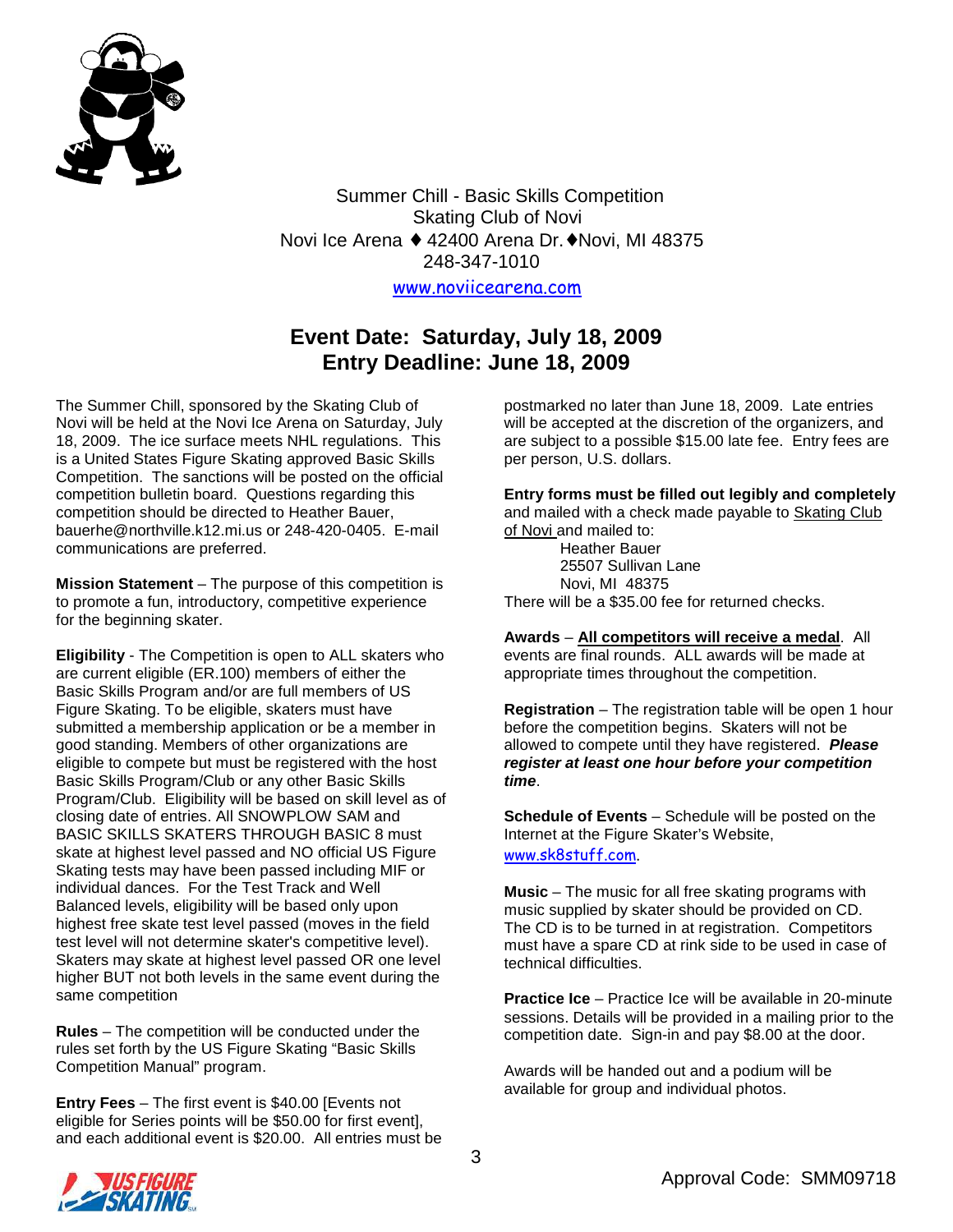# **BASIC ELEMENTS EVENT: SNOWPLOW SAM – BASIC 8**

- To be skated on 1/3 to 1/2 ice
- No music
- **All elements must be skated in the order listed.** Each skater will perform each element only when directed by a judge or referee. Skaters are allowed one retry per element. If skater wants to retry, she/he should raise their hand immediately. If the skater attempts a retry, only the retry will count for that element.

| <b>Snowplow Sam - Tots:</b><br>March followed by a two foot glide and dip<br>1.<br>Forward two foot swizzles 2-3 in a row<br>2.<br>3. Forward snowplow stop<br>4. Backward wiggles 2-6 in a row                                                                                          | <b>Basic 5:</b><br>Backward outside edge on a circle clockwise or<br>1.<br>counterclockwise<br>2.<br>Backward crossovers 6-8 consecutive - both directions<br>3.<br>One foot spin - minimum of three revolutions<br>4. Hockey stop<br>Side Toe hop -either direction<br>5.                                                                                                                                  |
|------------------------------------------------------------------------------------------------------------------------------------------------------------------------------------------------------------------------------------------------------------------------------------------|-------------------------------------------------------------------------------------------------------------------------------------------------------------------------------------------------------------------------------------------------------------------------------------------------------------------------------------------------------------------------------------------------------------|
| Basic 1<br>Forward two foot glide<br>1.<br>Forward two foot swizzles 6 -8 in a row<br>2.<br>3. Forward snowplow stop<br>4. Backward wiggles 6-8 in a row                                                                                                                                 | Basic 6:<br>Forward inside three turn from a standstill - R & L<br>1.<br>2.<br><b>Bunny Hop</b><br>Forward spiral on a straight line - R or L<br>3.<br>4.<br>Lunge - R or L<br>T-stop - R or L<br>5.                                                                                                                                                                                                        |
| <b>Basic 2</b><br>1. Forward one foot glide - either foot<br>2. Forward alternating 1/2 swizzle pumps, in a<br>straight line -across width of ice<br>Two foot turn in place forward to backward<br>3.<br>Backward two foot swizzles 6 - 8 in a row<br>4.<br>Moving snowplow stop<br>5.   | <b>Basic 7:</b><br>1. Forward inside open Mohawk - R to L and L to R<br>Ballet Jump - either direction<br>2.<br>3.<br>Back crossovers to a back outside edge landing position<br>clockwise and counter clockwise<br>4. Forward inside pivot                                                                                                                                                                 |
| Basic 3<br>1. Forward stroking<br>2. Forward $\frac{1}{2}$ swizzle pumps on a circle, either<br>clockwise or counter clockwise 6 - 8<br>consecutive<br>3. Moving forward to backward two foot turn -<br>either direction<br>4. Backward one foot glide - either foot<br>5. Two foot spin | <b>Basic 8:</b><br>Moving forward outside or forward inside three turns R & L<br>1.<br>Waltz jump<br>2.<br>Mazurka - either direction<br>3.<br>4. Combination move - clockwise or counter clockwise -<br>two forward crossovers into FI Mohawk, step behind,<br>step into one back crossover and step to a forward<br>inside edge<br>Beginning one-foot upright spin - optional free foot<br>5.<br>position |
| Basic 4<br>1. Forward outside three turn from a standstill -<br>R & L<br>2. Forward outside edge on a circle clockwise or<br>counter clockwise<br>3. Forward crossovers 6-8 consecutive both<br>directions<br>4. Backward stroking<br>5. Backward snowplow stop - R or L                 |                                                                                                                                                                                                                                                                                                                                                                                                             |

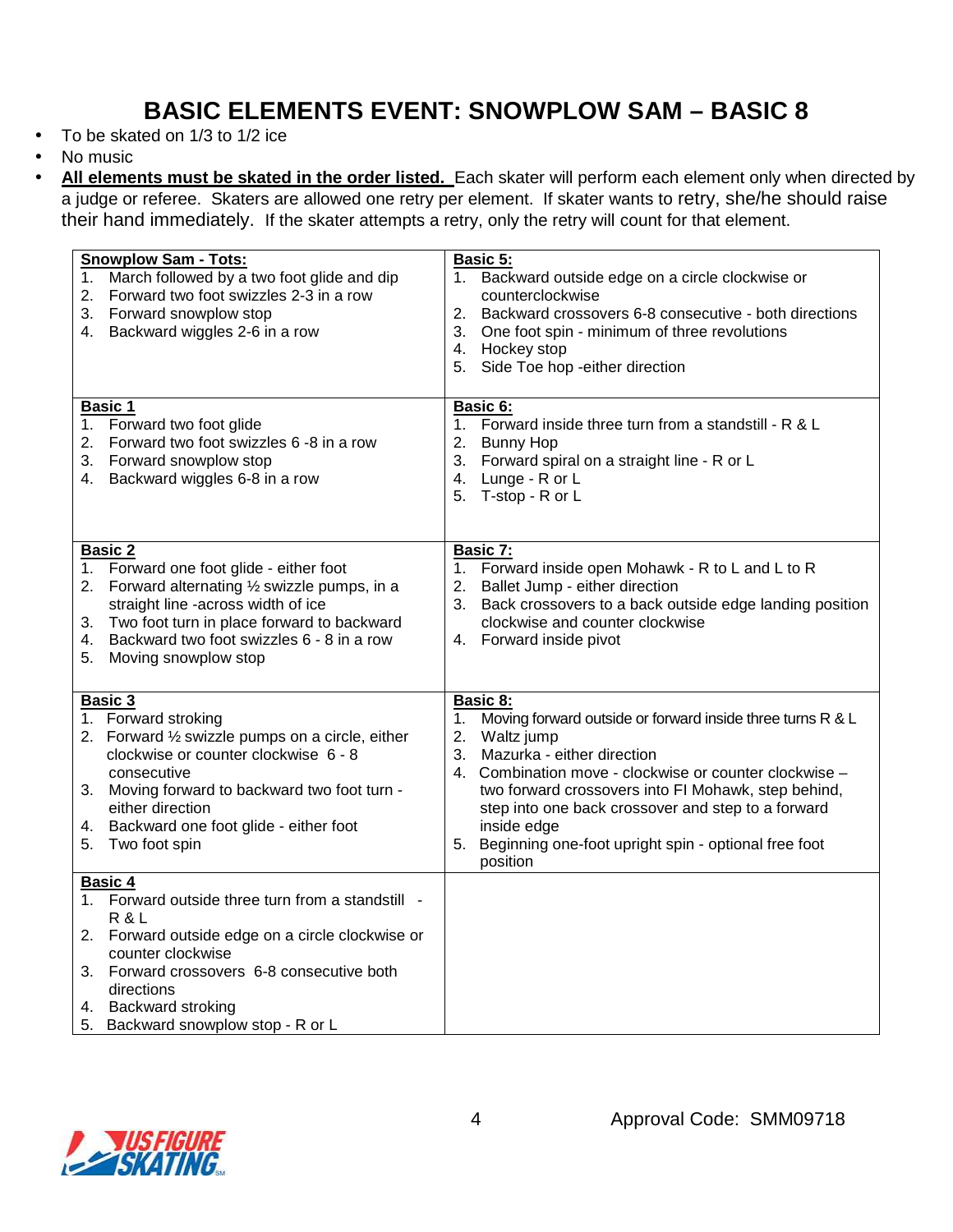# **BASIC PROGRAM EVENT: SNOWPLOW SAM – BASIC 8**

- The skating order of the required elements is optional. The elements are not restricted as to the number of times the element is executed or length of glides, number of revolutions, etc. unless otherwise specified.
- To be skated on full ice
- Vocal music is allowed
- The skater may use elements from a previous level.
- A .2 deduction will be taken **for each** element performed from a higher level
- Time: 1:00 +/- 10 seconds

| <b>Snowplow Sam - Tots:</b><br>1. March followed by a two foot glide and dip<br>2. Forward two foot swizzles 2-3-in a row<br>3. Backward wiggles 2-6 in a row<br>4. Forward snowplow stop                                                                                       | <b>Basic 5:</b><br>1. Backward outside edge on a circle clockwise or<br>counterclockwise<br>2. Backward crossovers 6-8 consecutive in both directions<br>3. One foot spin - min of three revolutions<br>4. Side Toe hop - either direction<br>5. Hockey stop                                                                                                                                        |
|---------------------------------------------------------------------------------------------------------------------------------------------------------------------------------------------------------------------------------------------------------------------------------|-----------------------------------------------------------------------------------------------------------------------------------------------------------------------------------------------------------------------------------------------------------------------------------------------------------------------------------------------------------------------------------------------------|
| <b>Basic 1</b><br>1. Forward two foot glide<br>2. Forward two foot swizzles 6 -8 in a row<br>3. Backward wiggles 6-8 in a row<br>4. Forward snowplow stop                                                                                                                       | <b>Basic 6:</b><br>1. Forward inside 3-turn from a standstill - R & L<br>2. Bunny Hop<br>3. Forward arabesque spiral on a straight line R or L<br>4. Lunge - R or L<br>5. T-stop - R or L                                                                                                                                                                                                           |
| <b>Basic 2</b><br>1. Forward one foot glide - either foot<br>2. Two foot turn in place - forward to backward<br>3. Backward two foot swizzles 6 - 8 in a row<br>4. Forward alternating 1/2 swizzle pumps, in a<br>straight line across width of ice<br>5. Moving snowplow stop  | Basic 7:<br>1. Forward inside open Mohawk - R to L and L to R<br>2. Ballet Jump either direction<br>3. Back crossovers to a back outside edge landing position<br>clockwise and counter clockwise<br>4. Forward inside pivot                                                                                                                                                                        |
| Basic 3<br>1. Forward stroking<br>2. Forward 1/2 swizzle pumps on a circle, either<br>clockwise or counter clockwise 6 -8<br>consecutive<br>3. Moving forward to backward two foot turn in<br>either direction<br>4. Backward one foot glide - either foot<br>5. Two foot spin  | <b>Basic 8:</b><br>1. Moving forward outside or forward inside three turns R & L<br>2. Waltz jump<br>3. Mazurka in either direction<br>4. Combination move - clockwise or counter clockwise -<br>two forward crossovers into FI Mohawk, step behind,<br>step into one back crossover and step to a forward<br>inside edge<br>Beginning one-foot upright spin - optional free foot<br>5.<br>position |
| <b>Basic 4</b><br>1. Forward outside three turn from a standstill -<br>R & L<br>2. Forward outside edge on a circle clockwise or<br>counter clockwise<br>3. Forward crossovers 6-8 consecutive both<br>directions<br>4. Backward stroking<br>5. Backward snowplow stop - R or L |                                                                                                                                                                                                                                                                                                                                                                                                     |

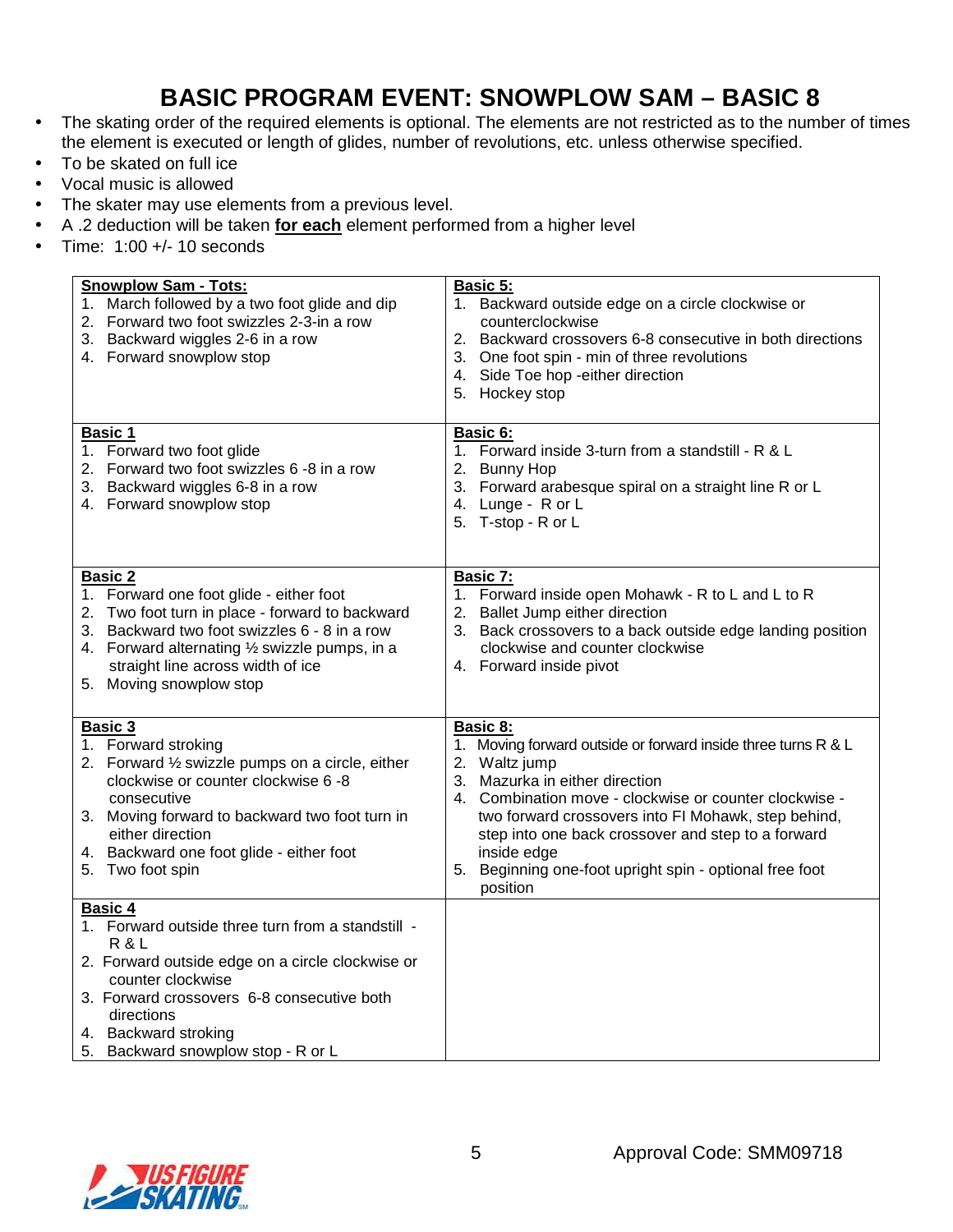# **"TEST TRACK" - Compulsory Events Compulsory Event/Test Track and Well Balanced Levels**

- To be skated on  $\frac{1}{2}$  of ice surface. In program form, using a limited number of connecting steps, the skating order of the required elements is optional
- No music is allowed
- The skater must demonstrate the required elements and may use any additional elements from previous levels.
- A .2 deduction will be taken **for each** element performed from a higher level

### **Test Track – Compulsory Events – Eligible for Michigan Basic Skills Series Points**

| <b>LEVEL</b> |    | <b>ELEMENTS</b>                                                        | <b>QUALIFICATIONS</b>                                                      | <b>PROGRAM</b><br><b>LENGTH</b> |
|--------------|----|------------------------------------------------------------------------|----------------------------------------------------------------------------|---------------------------------|
| Limited      | 1. | Waltz jump                                                             | Skaters may not have passed tests                                          | Time: 1:00                      |
| Beginner     |    | 2. $\frac{1}{2}$ jump of choice                                        | higher than U.S. Figure Skating Basic                                      |                                 |
| Compulsory   | 3. | Forward two foot or one foot spin (free leg<br>position optional)      | Skills free skate badge tests                                              |                                 |
|              |    | 4. Forward or backward spiral                                          |                                                                            |                                 |
| Beginner     | 1. | Toe loop jump                                                          | Skaters may not have passed tests                                          | Time:1:00                       |
| Compulsory   | 2. | Salchow jump                                                           | higher than U.S. Figure Skating Basic                                      |                                 |
|              | 3. | Forward scratch spin                                                   | Skills free skate badge tests                                              |                                 |
|              | 4. | Forward or backward spiral                                             |                                                                            |                                 |
| No Test      | 1. | Loop jump                                                              | Skaters may not have passed tests                                          | Time:1:00                       |
| Compulsory   | 2. | Jump combination to include a toe loop (may<br>not use a loop or Axel) | higher than U.S. Figure Skating Basic<br>Skills free skate badge tests, no |                                 |
|              | 3. | Solo spin- sit or camel spin                                           | official U.S. Figure Skating free skate                                    |                                 |
|              | 4. | Spiral sequence- must include a forward and                            | tests passed                                                               |                                 |
|              |    | backward spiral. Additional spirals and balance                        |                                                                            |                                 |
|              |    | moves such as Ina Bauers, spread eagles,                               |                                                                            |                                 |
|              |    | lunges and shoot the ducks may be included.                            |                                                                            |                                 |

### **Test Track/Well Balanced – Compulsory Events – NOT Eligible for Michigan Basic Skills Series Points**

| <b>LEVEL</b> |    | <b>ELEMENTS</b>                                 | <b>QUALIFICATIONS</b>                 | <b>PROGRAM</b><br><b>LENGTH</b> |
|--------------|----|-------------------------------------------------|---------------------------------------|---------------------------------|
| Pre-         |    | Flip jump                                       | Skaters may not have passed tests     | Time: 1:00                      |
| Preliminary  | 2. | Jump combination waltz jump/toe loop jump       | higher than U.S. Figure Skating pre-  |                                 |
| Compulsory   |    | OR Salchow/toe loop jump                        | preliminary free skate test           |                                 |
|              | 3. | Solo spin- sit or camel spin                    |                                       |                                 |
|              | 4. | Spiral sequence- must include a forward and     |                                       |                                 |
|              |    | backward spiral. Additional spirals and balance |                                       |                                 |
|              |    | moves such as Ina Bauers, spread eagles,        |                                       |                                 |
|              |    | lunges and shoot the ducks may be included.     |                                       |                                 |
| Preliminary  | 1. | Lutz jump                                       | Skaters must have passed at least     | Time: 1:15                      |
| Compulsory   | 2. | Jump combination (may not use Lutz jump or      | the U.S. Figure Skating pre-          |                                 |
|              |    | Axel)                                           | preliminary free skate test but may   |                                 |
|              | 3. | Camel spin                                      | not have passed tests higher than the |                                 |
|              | 4. | Spiral sequence- must include a forward and     | preliminary free skate test           |                                 |
|              |    | backward spiral. Additional spirals and balance |                                       |                                 |
|              |    | moves such as Ina Bauers, spread eagles,        |                                       |                                 |
|              |    | lunges and shoot the ducks may be included.     |                                       |                                 |

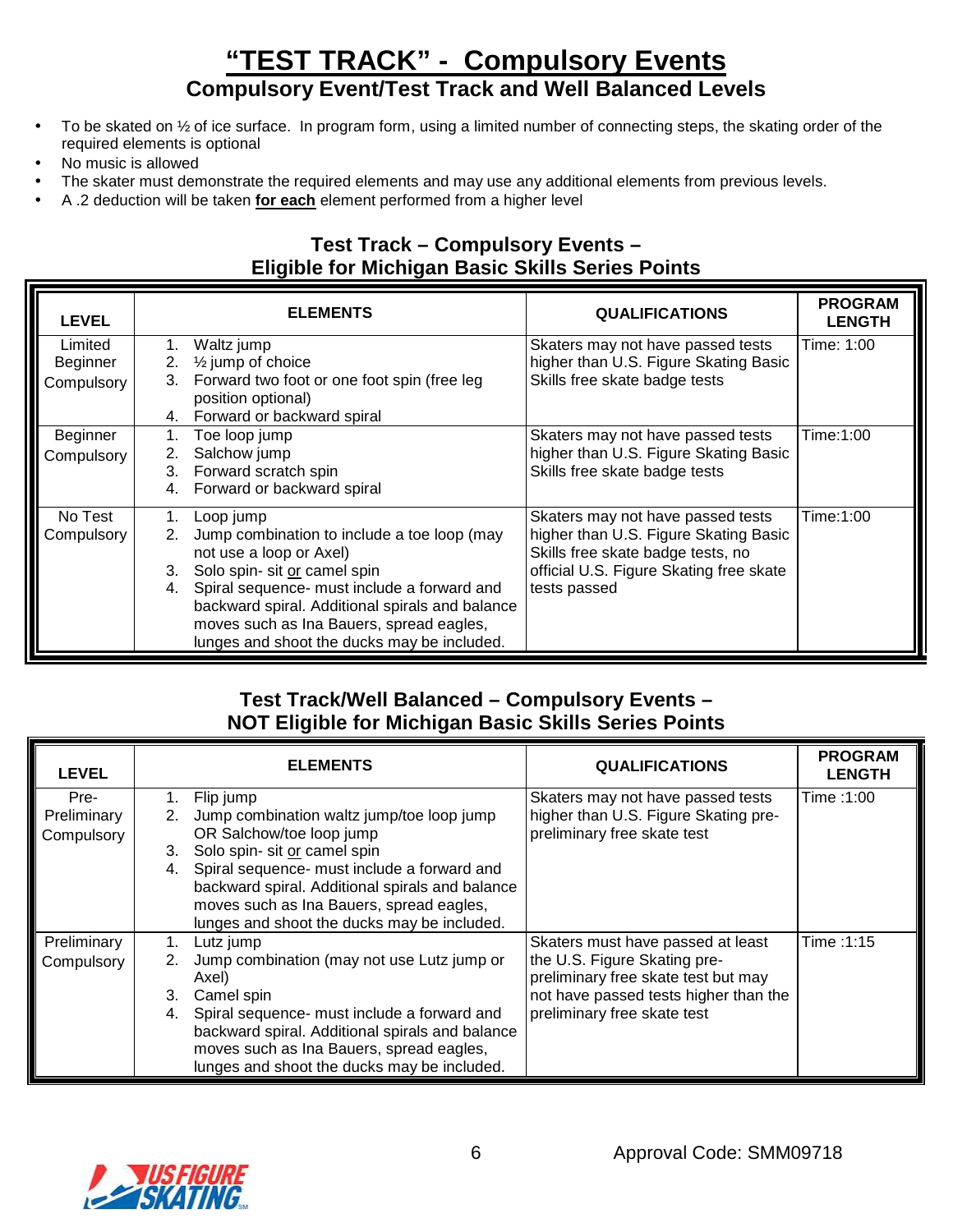# **"TEST TRACK" - Freeskating Events**

Skaters may enter EITHER the test track free skate program or the well-balanced track free skater program but NOT both during the same non-qualifying competition. Competitors will skate to music of their choice. 6.0 Judging will be used.

Deductions WILL be made for skaters including technical elements not permitted in the event description.

- 0.1 from **EACH** mark for each technical element included that is not permitted in the event description.
- 0.2 from the technical mark for each extra or lacking element.
- 0.1 for any spin with less than required revolutions

## **Test Track - Freeskating Events Eligible for Michigan Basic Skills Series Points**

| <b>LEVEL</b>        | <b>ELEMENTS</b>                                                                                                                                                                                                                                                                                                                                                          | <b>QUALIFICATIONS</b>                                                                                         | <b>PROGRAM LENGTH</b>        |
|---------------------|--------------------------------------------------------------------------------------------------------------------------------------------------------------------------------------------------------------------------------------------------------------------------------------------------------------------------------------------------------------------------|---------------------------------------------------------------------------------------------------------------|------------------------------|
| Limited<br>Beginner | Two upright spins, no change of foot (min 3)<br>revolutions), jumps with not more than one-<br>half rotation (front to back or back to front).<br>Jump sequences are allowed. Maximum of<br>5 jump elements. Connecting moves and<br>steps should be demonstrated throughout<br>the program.                                                                             | Skaters may not have passed tests<br>higher than U.S. Figure Skating Basic<br>Skills free skating badge tests | Time: Up to $1:30 +/-$<br>10 |
| Beginner            | Two upright spins, change of foot optional<br>(min 3 revolutions), jumps with not more<br>than one-half rotation (front to back or back<br>to front), single rotation jumps: Salchow<br>and toe loop only. Jump combination and<br>sequences are allowed. Maximum of 5<br>jump elements. Connecting moves and<br>steps should be demonstrated throughout<br>the program. | Skaters may not have passed tests<br>higher than U.S. Figure Skating Basic<br>Skills free skating badge tests | Time:1:30<br>$+/- 10$        |

## **Test Track – Freeskating Events NOT Eligible for Michigan Basic Skills Series Points**

| <b>LEVEL</b>                | <b>ELEMENTS</b>                                                                                                                                                                                                                                                                                                                                         | <b>QUALIFICATIONS</b>                                                                                                                                                           | <b>PROGRAM LENGTH</b> |
|-----------------------------|---------------------------------------------------------------------------------------------------------------------------------------------------------------------------------------------------------------------------------------------------------------------------------------------------------------------------------------------------------|---------------------------------------------------------------------------------------------------------------------------------------------------------------------------------|-----------------------|
| Pre-<br>Preliminary<br>Test | Two solo spins of a different nature, no<br>change of foot (min 3 revolutions and no<br>flying spins), all single solo jumps allowed<br>(no Axels), jump combinations or<br>sequences using only a waltz jump, toe<br>loop, and Salchow. Maximum of 5 jump<br>elements. Connecting moves and steps<br>should be demonstrated throughout the<br>program. | Skaters may not have passed tests<br>higher than U.S. Figure Skating pre-<br>preliminary free skate test                                                                        | Time: $1:30 +/-10$    |
| Preliminary<br>Test         | Two spins of a different nature,<br>combination spins allowed (min 3<br>revolutions each and no flying spins),<br>jumps with not more than one rotation (no<br>Axels). Jump combinations and sequences<br>are allowed. Maximum 5 jumping elements.<br>Connecting moves and steps should be<br>demonstrated throughout the program.                      | Skaters must have passed at least the<br>U.S. Figure Skating pre-preliminary<br>free skate test but may not have<br>passed tests higher than the<br>preliminary free skate test | Time: $1:30 +/-10$    |

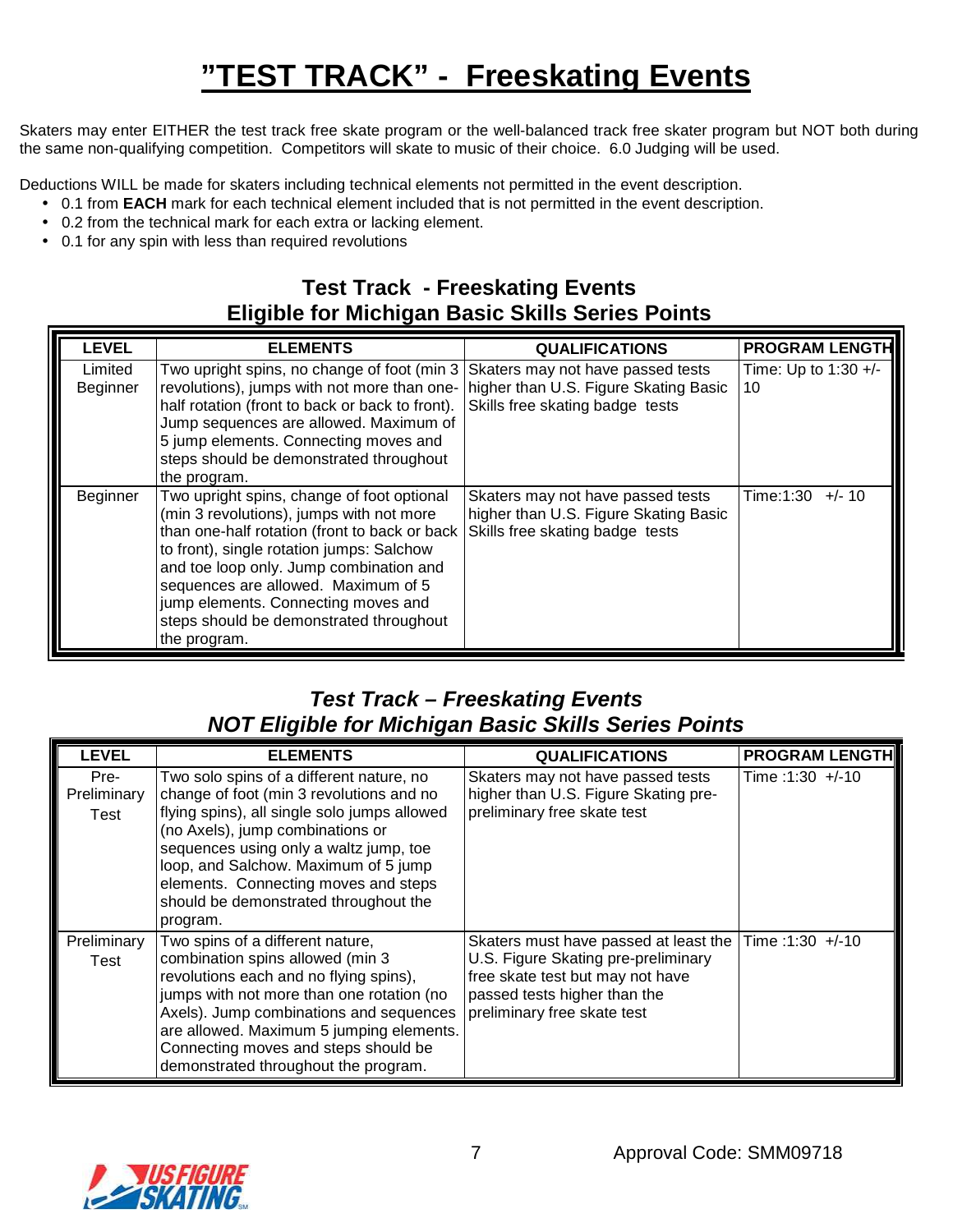# **"Well Balanced Freeskating Events"**

**(U.S. Figure Skating rulebook requirements)** 

## **Well-balanced [Competitive] Freeskating Events - Eligible for Michigan Basic Skills Series Points**

| <b>LEVEL</b>          | <b>ELEMENTS</b>                                                                                                                                                                                                                              | <b>QUALIFICATIONS</b>                                                     | <b>PROGRAM</b><br><b>LENGTH</b> |
|-----------------------|----------------------------------------------------------------------------------------------------------------------------------------------------------------------------------------------------------------------------------------------|---------------------------------------------------------------------------|---------------------------------|
| No Test<br>Free skate | A well balanced program consisting of:<br>Jumps: maximum of 5 jump elements. No<br>axels or double jumps permitted.<br>Spins: maximum of 2 spins of a different<br>nature<br>Steps: one step sequence utilizing $\frac{1}{2}$ ice<br>surface | May not have passed any official<br>U.S. Figure Skating free skate tests. | Time: 1:30+/-10                 |
|                       | Refer to U.S. Figure Skating rulebook<br>#3721 for more information                                                                                                                                                                          |                                                                           |                                 |

## **Well-balanced [Competitive] – Freeskating Events NOT Eligible for Michigan Basic Skills Series Points**

| <b>LEVEL</b>                      | <b>ELEMENTS</b>                                                                                                                                                                                                                                                                                                           | <b>QUALIFICATIONS</b>                                                                     | <b>PROGRAM</b><br><b>LENGTH</b> |
|-----------------------------------|---------------------------------------------------------------------------------------------------------------------------------------------------------------------------------------------------------------------------------------------------------------------------------------------------------------------------|-------------------------------------------------------------------------------------------|---------------------------------|
| Pre-<br>preliminary<br>Free skate | A well-balanced program consisting of:<br>Jumps: maximum of 5 jump elements.<br>Axels allowed. No double jumps permitted.<br>Spins: maximum of 2 spins of a different<br>nature<br>Steps: one step sequence utilizing $\frac{1}{2}$ ice<br>surface<br>Refer to U.S. Figure Skating rulebook<br>#3711 for more information | Must have passed no higher than<br>U.S. Figure Skating Pre-preliminary<br>free skate test | Time: 1:30 +-10                 |
| Preliminary<br>Free skate         | A well-balanced program consisting of:<br>Jumps: maximum of 5 jump elements, one<br>must be an axel/waltz jump type jump<br>Spins: maximum of 2 spins of a different<br>nature<br>Steps: one step sequence utilizing $\frac{1}{2}$ ice<br>surface<br>Refer to U.S. Figure Skating rulebook<br>#3701 for more information  | Must have passed no higher than<br>U.S. Figure Skating Preliminary free<br>skate test.    | Time: 1:30 +/-10                |

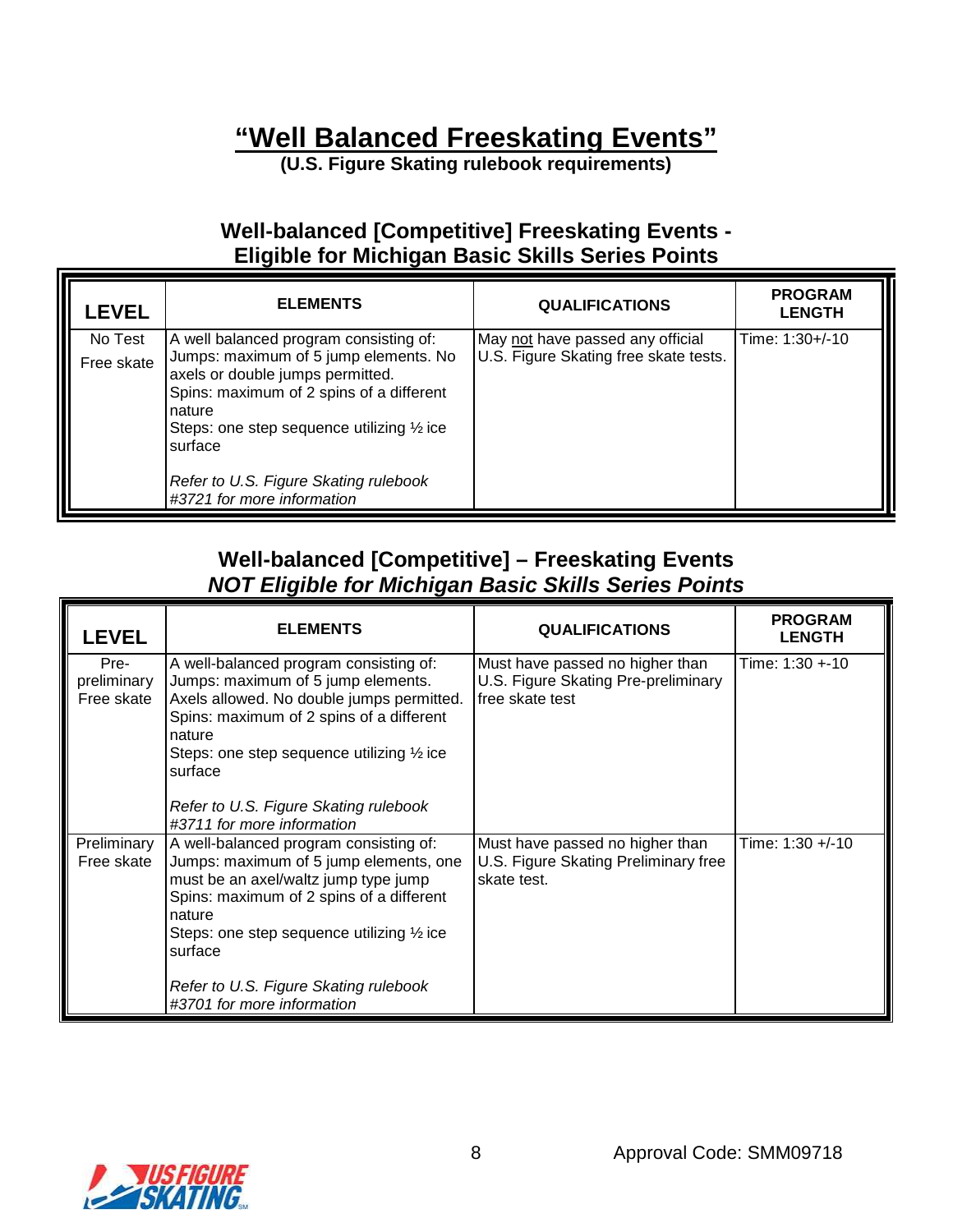### **Even #10 – Summer Chill Basic Skills Competition Entry Form [PLEASE PRINT CLEARLY]**

| Name         |        |                                                                                                                      | Age | <b>Birth Date</b>                                                                                                    |  |
|--------------|--------|----------------------------------------------------------------------------------------------------------------------|-----|----------------------------------------------------------------------------------------------------------------------|--|
| Address      | Last   | First                                                                                                                |     |                                                                                                                      |  |
| <b>State</b> | Zip    | Area Code/Phone #                                                                                                    |     | <u> 1989 - Jan Samuel Barbara, martin da shekara tsara 1989 - An tsara 1989 - An tsara 1989 - An tsara 1989 - An</u> |  |
| Home Club    |        | <u> 1980 - Jan Stein Stein Stein Stein Stein Stein Stein Stein Stein Stein Stein Stein Stein Stein Stein Stein S</u> |     | USFSA # $\sqrt{2\pi}$                                                                                                |  |
| Male         | Female | Name of Parent/Guardian                                                                                              |     |                                                                                                                      |  |

E-Mail Address

| \$40 First Event              |  | \$50 First Event           |  |                        |  |  |  |
|-------------------------------|--|----------------------------|--|------------------------|--|--|--|
| \$20 Each Additional Event    |  | \$20 Each Additional Event |  |                        |  |  |  |
| <b>Basic Compulsory</b>       |  | <b>TEST TRACK</b>          |  | <b>TEST TRACK</b>      |  |  |  |
| Snowplow Sam*                 |  | <b>Compulsory</b>          |  | <b>Compulsory</b>      |  |  |  |
| Basic 1 *                     |  | Limited Beginner*          |  | Pre-Preliminary        |  |  |  |
| Basic 2 *                     |  | Beginner*                  |  | Preliminary            |  |  |  |
| Basic 3*                      |  | No Test*                   |  | <b>Free Skate</b>      |  |  |  |
| Basic 4 *                     |  | <b>Free Skate</b>          |  | Pre-Preliminary        |  |  |  |
| Basic $5*$                    |  | Limited Beginner*          |  | Preliminary            |  |  |  |
| Basic 6 <sup>*</sup>          |  | Beginner*                  |  |                        |  |  |  |
| Basic 7*                      |  |                            |  | <b>WELL - BALANCED</b> |  |  |  |
| Basic 8 *                     |  | <b>WELL - BALANCED</b>     |  | <b>Free Skate</b>      |  |  |  |
|                               |  | <b>Free Skate</b>          |  | Pre-Preliminary        |  |  |  |
| <b>Basic Program w/ Music</b> |  | No Test*                   |  | Preliminary            |  |  |  |
| Snowplow Sam*                 |  |                            |  |                        |  |  |  |
| Basic $1^*$                   |  | <b>Tests Passed:</b>       |  |                        |  |  |  |
| Basic 2 *                     |  | Freestyle:                 |  |                        |  |  |  |
| Basic 3 *                     |  |                            |  |                        |  |  |  |
| Basic 4 *                     |  |                            |  |                        |  |  |  |
| Basic $5^{\overline{x}}$      |  |                            |  |                        |  |  |  |
| Basic $6*$                    |  |                            |  |                        |  |  |  |
| Basic $7^{\overline{*}}$      |  |                            |  |                        |  |  |  |
| Basic 8 *                     |  |                            |  |                        |  |  |  |

Events listed above with an \* after them will be eligible for Michigan Basic Skills Series Points Entry Fees are not refundable after the entry deadline unless an event is cancelled. If you are not a USFSA member add \$15 to fee / enter through our Basic Skills Program

| <b>First Event</b>      |     |
|-------------------------|-----|
| <b>Additional Event</b> | S   |
| <b>Additional Event</b> | \$  |
| <b>Additional Event</b> | \$  |
| <b>Join USFSA</b>       | \$. |
| <b>TOTAL:</b>           |     |
|                         |     |

### **ENTRIES MUST BE POST MARKED BY June 18, 2009**

Mail form and fees to: Heather Bauer 25507 Sullivan Lane Novi, MI 48375

Make check or money order payable to

Skating Club of Novi